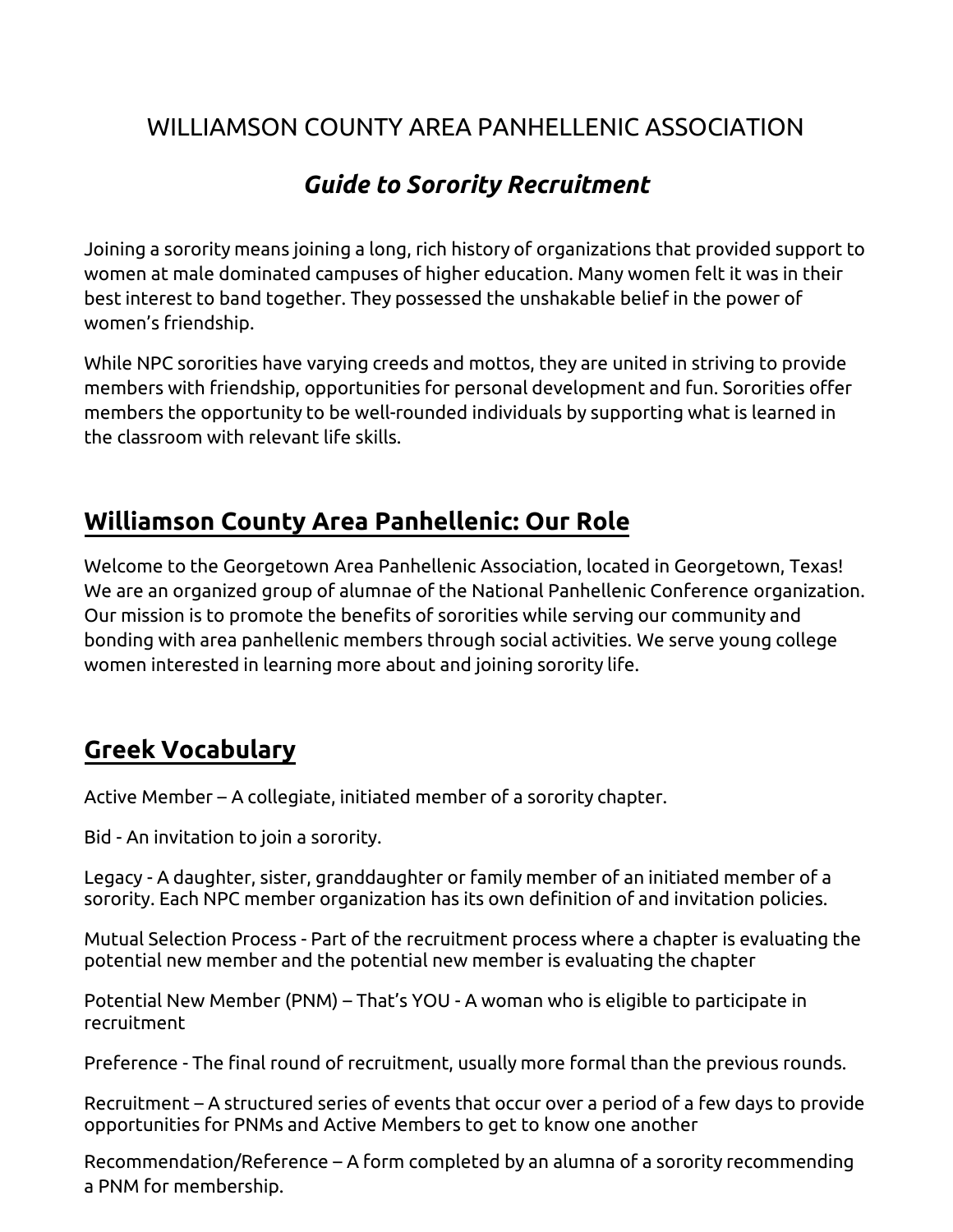Recruitment Counselor - A Panhellenic representative who is available to guide women through the recruitment process and answer questions.

Round - A day or days during recruitment when a potential new member visits a specific number of chapters. These typically have themed names or may be referred to by how many chapters are visited.

## **Sorority Recruitment 3-Step Process**

**Step 1:** Register with the Collegiate Panhellenic Office on your campus. There is a deadline and a registration fee.

**Step 2:** Prepare your recruitment packets (See below).

**Step 3:** Contact sorority alumnae or Williamson County Area Panhellenic Key Women to obtain recommendations and/or letters of support for each sorority at your college. Please have recruitment packets to them by June 15th.

# **Recruitment Packet**

Though many recruitment forms are digital, you should aim to have your recruitment packet available in both electronic format and hard copy. Your packet should include:

- Social Resume (Sample below)
- High School Transcript (include college transcript if college courses have been taken)
- Copy of SAT/ACT Scores
- 2 Photos (1 headshot and one full body) -Photos should be recent, recognizable, and good quality -They do not need to be taken by a professional -Avoid using a selfie or group photo -Photos are used by the active members to recognize a PNM during recruitment
- Stamped and addressed envelope (if using hard copy)

# **Recommendations** (REQUIRED by most sororities)

A sorority recommendation (Rec) is a form completed by a sorority alumna recommending a potential new member to the sorority the potential new member wishes to join.

1. You are responsible for acquiring the necessary Recs.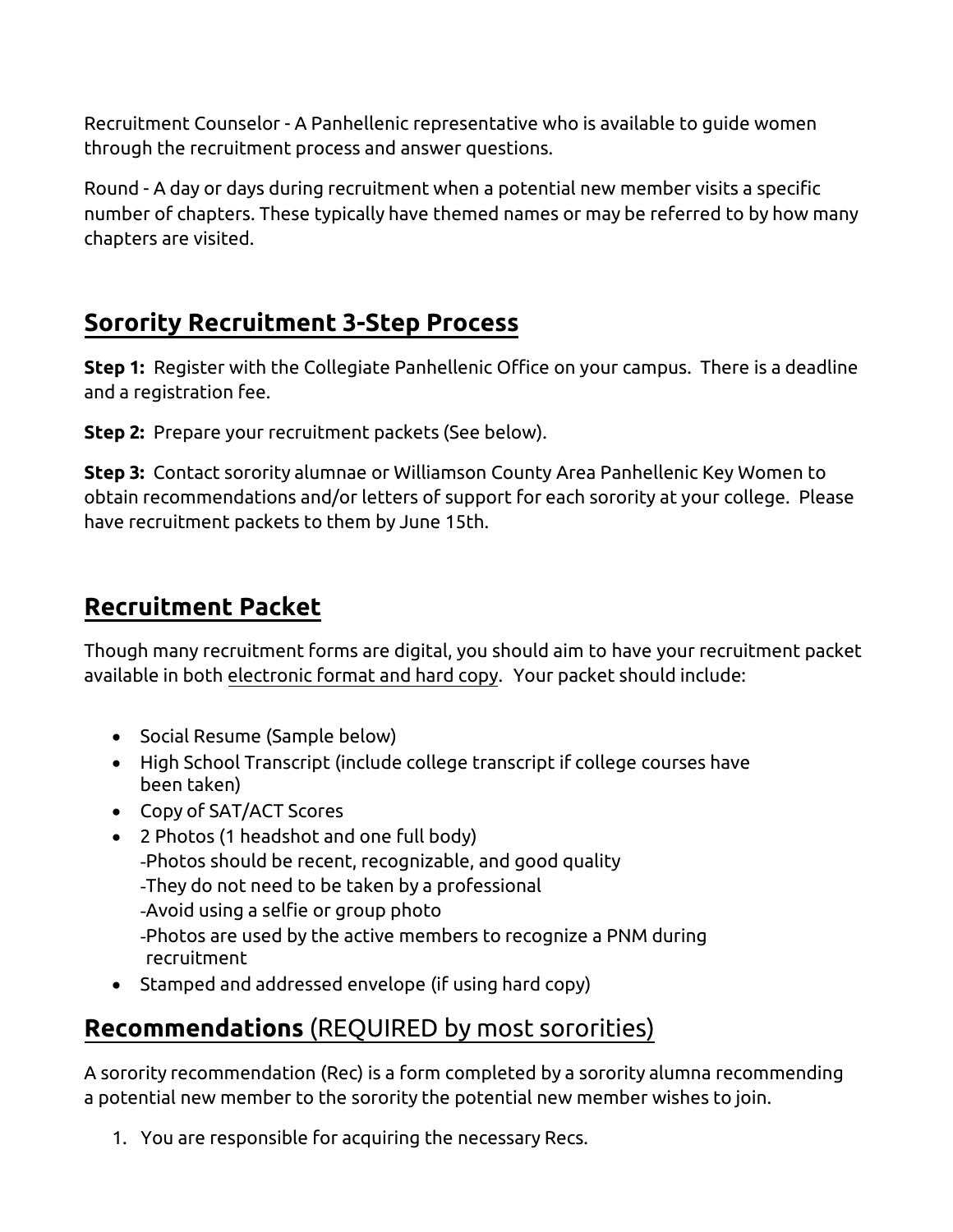- 2. Ask women who know you. These women will be able to write more personal details about you.
- 3. As a last resort, contact Georgetown Key Women.
- 4. Ask all Rec writers how they would like for you to send your recruitment packet (i.e. would they prefer to have electronic or hard copies of each of these items?)
- 5. Potential new members and parents should not contact the sorority directly. The only contact regarding the recommendation should be between the chapter and the alumna who is preparing the Rec.
- 6. Know your school deadline for Recs. We have set a June 15 deadline, but some schools are earlier. Know when your letters are due.
- 7. Get to know your Rec writers. The more personal the information, the better.

## **Letter of Support** (Not Required)

Letters of support are additional letters from alumnae who know you. If you have access to and know alumnae, additional letters are a bonus.

- 1. Most sororities suggest including 1-2 letters of support if you have them.
- 2. These letters should be sent directly to the chapter by the person writing them.
- 3. Chapter addresses can be found on the college website.
- 4. DO NOT worry if you have no additional letters of support. These are OPTIONAL.

# **Recruitment Tips**

- 1. START EARLY… Because girls are gone for the summer, consider getting on the radar early. Know your deadlines so you can have your materials sent on time.
- 2. STAY ORGANIZED…with your packets, Rec letters, and materials. Using a tracking sheet can help you make the process easier.
- 3. CONTACT REC WRITERS NOW…start the process by making sure you will have all the Recs you need. Remember our three-step process.
- 4. WRITE THANK YOU CARDS…to those helping you through the recruitment process.
- 5. KEEP AN OPEN MIND… throughout the summer. Avoid expressing your opinions about specific sororities. You never know who is listening! Also, don't wear sorority shirts from now until your bid day.
- 6. CLEAN UP YOUR SOCIAL…because you want to make the best first impression possible! Make sure you have not embarrassing or inappropriate pictures, posts or connections on your social media accounts.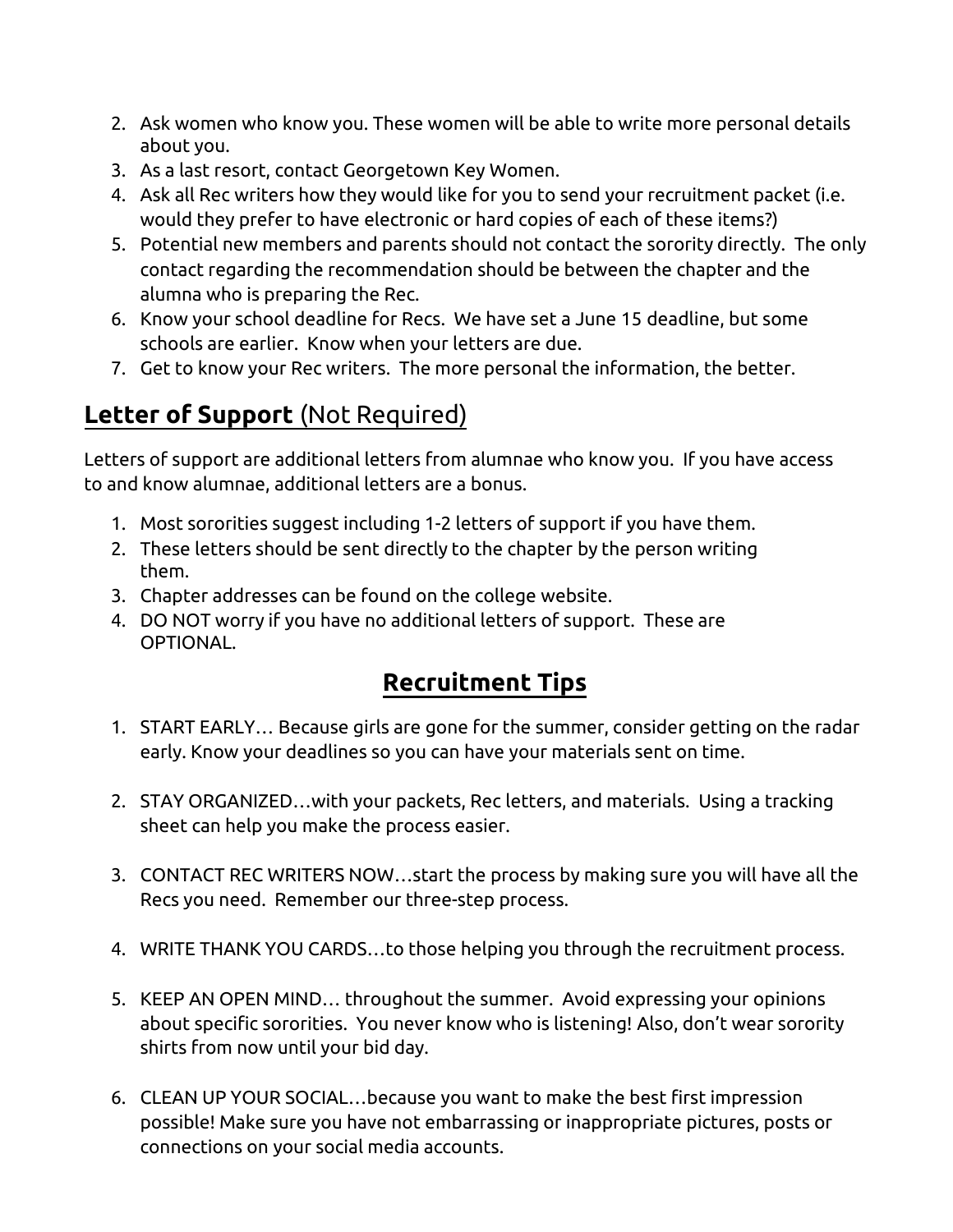- 7. TELL YOUR FRIENDS…your intentions to participate in recruitment. Before silence rules begin, let active sorority members know you are excited about recruitment in the fall. If they know your intentions, they can begin to advocate for you.
- 8. BE PREPARED FOR THE FINANCIAL…responsibility of sorority life. Member dues pay for sororities. Be sure to understand your financial responsibility before you agree to pledge a sorority. If your parents contribute to college financially, discuss the financials with them as well.
- 9. KNOW WHY…you want to join a sorority. Keep your priorities and interests clear.
- 10. PRACTICE SMALL TALK…throughout the summer. Recruitment parties are full of opportunities to engage in small talk. Read fun stories, find interesting topics, and practice the art of conversation.

# **During Recruitment Week**

## 1. WHAT TO WEAR…

-Though not everyone's fashion sense is the same, your attire at recruitment is part of your first impression. As you think about what you'll wear for each round, remember to present yourself appropriately in each situation.

-Each campus outlines recommended attire for each round of recruitment. Review materials provided to you by the College Panhellenic; it will be very helpful. In general, each round becomes progressively dressier.

-Remember comfort is important – be comfortable in what you wear so your personality is what stands out. Also be mindful you may be walking A LOT. Make sure that your shoes are comfortable enough to go from one chapter/event facility to another.

## 2. KEEP AN OPEN MIND…

Try not to develop pre-conceived notions of chapters before meeting their members. Recruitment is about your experience meeting the chapters and finding your home. Keep in mind what you are looking for might be different than what your friends are looking for - there are different chapters for different people, so focus on the best fit for you! Don't let others decide for you what feels right to you.

## 3. BE POLITE…

You may get asked the same question by 10 different people, you may be tired and your feet may hurt, but be sure to be polite to whomever you speak with at all the chapters you visit.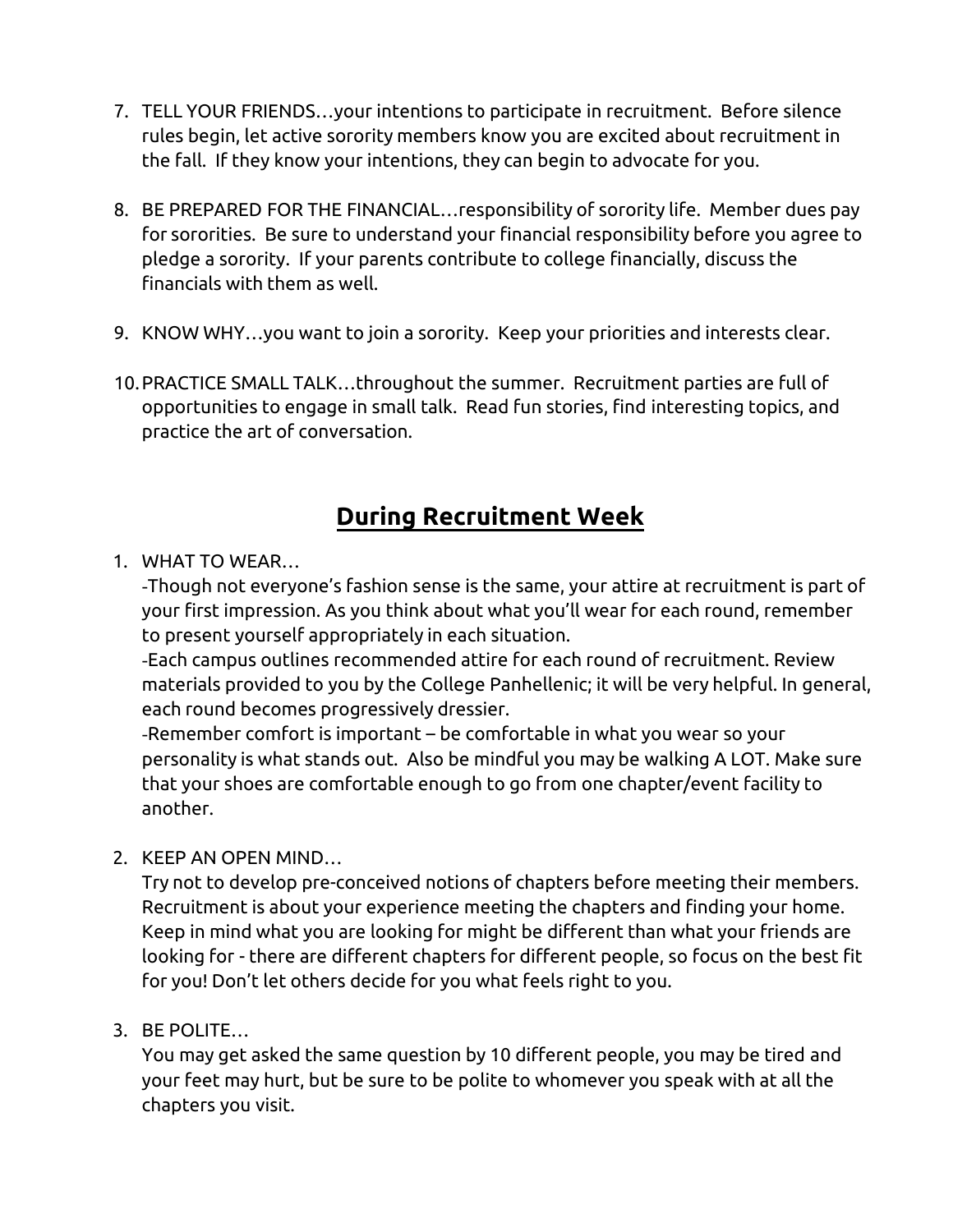4. TAKE NOTES…

It's good to take notes after each event. This way you won't get confused about chapters after long days. Jot down the top three things you liked or didn't like and maybe a hint about the people you spoke with.

5. STAY HYDRATED…

Recruitment week is long. Remember to drink water and stay hydrated.

6. GET SOME SLEEP…

Probably most important of all is to make sure you get plenty of rest each night. It's hard to put your best foot forward when you're tired or sick, and getting sleep is the best way to prevent this.

## 7. APPRECIATE RHO CHI…

These women will guide you and help you during recruitment week. Ask questions and seek their advice! They cannot mention sororities directly, but they are there to help you.

8. BE YOURSELF… Along with being confident, be comfortable with who you are and show the chapters your individual personality. Be authentic in your interactions with chapter members because trying to act like someone you aren't will not help you decide if you are a good fit for them, nor will it give them an accurate portrayal of who you are. Think about your purpose for joining a sorority and what you are looking to accomplish in college. The more clarity you have around what you are looking for, the more likely you are to make the best possible decision in the recruitment process.